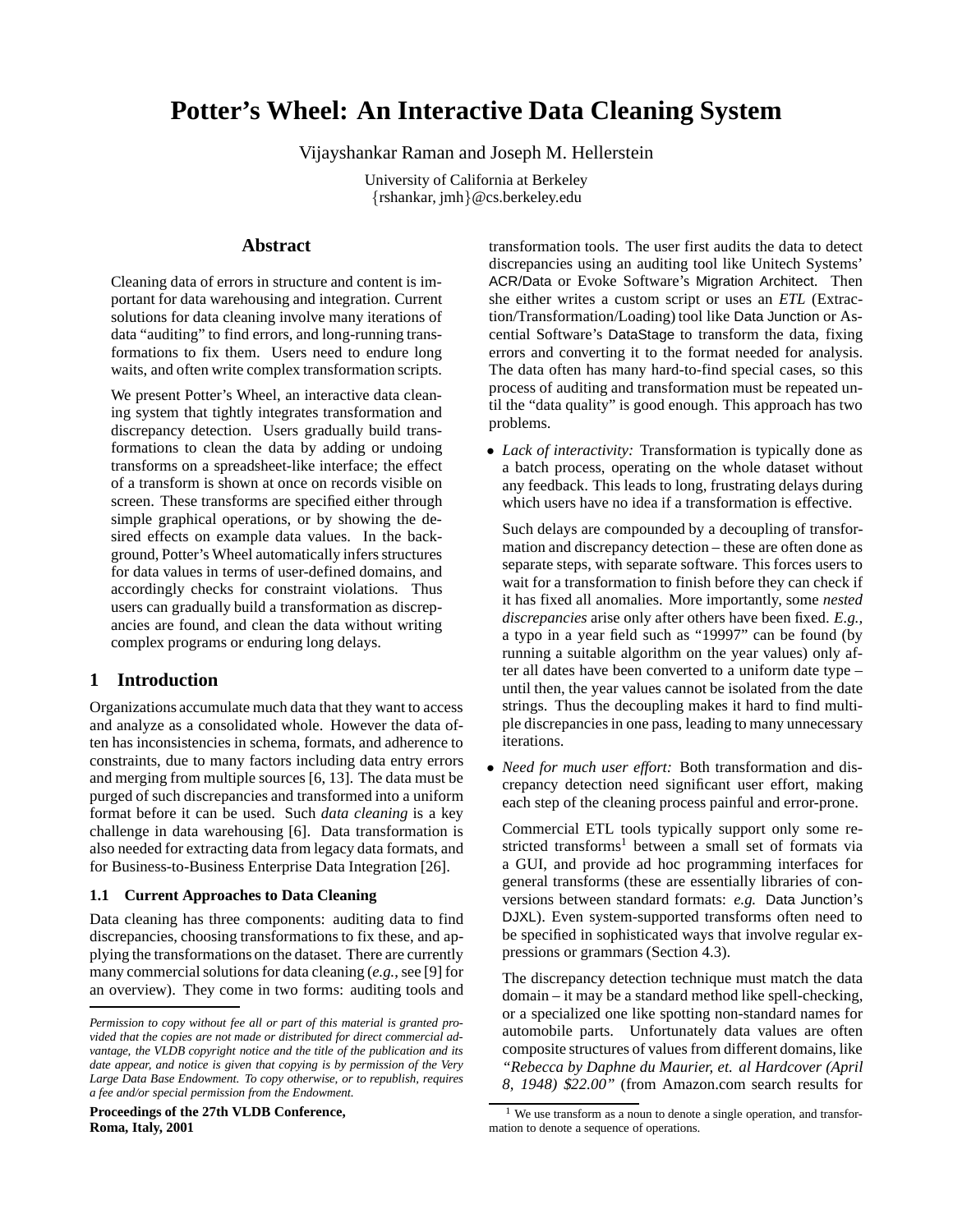Daphne Du Maurier). Hence users must either write custom programs for each such structure, or design transforms to parse data values into atomic components for anomaly detection, and then back into unified wholes for output.

# **1.2 Potter's Wheel Approach**

Data cleaning is intrinsically a complex, knotty task, with many interrelated problems. Any solution must support transformation and discrepancy detection in an integrated fashion. On one hand, the transforms provided must be general and powerful enough to do most tasks without explicit programming, and the system must extensibly support the variety of discrepancy detection algorithms applicable in different domains. On the other hand, since the cleaning process involves user interaction, the system must support transformation and discrepancy detection through simple specification interfaces and with minimal delays.

*Potter's Wheel* is an interactive data cleaning system that integrates transformation and discrepancy detection in a single interface. The software is publicly available from Berkeley [22], and some of the main ideas are also used in Cohera's Content WorkBench [8].

Users gradually build transformations in Potter's Wheel by composing and debugging transforms, one step at a time, on a spreadsheet-like interface (see Figure 1; the details will be explained in later sections). Transforms are specified graphically, their effect is shown immediately on records visible on screen, and they can be undone easily if their effects are undesirable. Discrepancy detection is done automatically in the background, *on the latest transformed view of the data*, and anomalies are flagged as they are found. This pipelining of transformation and discrepancy detection makes data cleaning a tight, closed loop where users can gradually develop and refine transformations as discrepancies are found.

#### **1.2.1 Interactive Transformation**

From the literature on transformation languages (*e.g.*, [1, 7, 16]) we have adapted a small set of transforms that support common transformations without explicit programming. Most of these are simple and easy to specify graphically. However some transforms used to parse and split values into atomic components are quite complex. Their specification requires users to enter regular expressions or grammars, and in some cases write custom programs (Section 4.3). Instead Potter's Wheel lets users specify the desired results on example values, and automatically infers a suitable transform, using the structure extraction techniques described below. We describe such graphical specification, and the incremental application of these transforms, in Section 4.

Potter's Wheel compiles a sequence of transforms into a program after the user is satisfied, instead of applying them piecemeal over many iterations. Users specify or undo these transforms in orders they find natural, often only when discrepancies are found, and this exploratory behavior could result in redundant or sub-optimal transforms. In addition, the main cost in the transformation is that of memory allocation and copying. In the full version of the paper [22], we discuss how the final sequence of transforms can be converted to a more optimal form, including ways of pipelining transforms to minimize memory allocations and copies.

| Š<br>$ \Box$ $\times$ |              |                        |      |                      |      |                      |       |   |
|-----------------------|--------------|------------------------|------|----------------------|------|----------------------|-------|---|
|                       |              | File Cluster Transform |      | <b>Discrepancies</b> | Sort |                      | 100%  |   |
|                       |              |                        |      |                      |      |                      |       |   |
|                       | DelayCarrier | Source                 | Dest | Date                 |      | Day Dept Sch Arr Sch |       |   |
| $-12$                 | TWA          | UFK                    | STL  | 1997/10/17           | F    | 17:30                | 19:18 |   |
| ۵                     | TWA          | ORD                    | STL  | 1997/07/28           | м    | 12:25                | 13:36 |   |
| -26                   | TWA          | UFK to MIA             |      | 1998/12/04           | F    | 09:40                | 12:40 |   |
| -3                    | TWA          | UFK to MIA             |      | 1997/12/30 lTu       |      | 07:30                | 10:36 |   |
| -5                    | TWA          | ORD                    | STL  | 1997/06/08           | Sц   | 15:05                | 16:17 | 鄂 |
| 2                     | TWA          | UFK                    | МIА  | 1998/09/21           | м    | 07:25                | 10:25 |   |
| 3                     | TWA          | ORD                    | STL  | 1998/07/02 lTh       |      | 11:20                | 12:30 |   |

Figure 1: A snapshot of the Potter's Wheel user interface on flight delay data from FEDSTATS (www.fedstats.gov).

#### **1.2.2 Extensible Discrepancy Detection**

Potter's Wheel allows users to define custom *domains*, and corresponding algorithms to enforce domain constraints. However since the data values are often composite structures, the system needs to automatically parse a string value into a structure composed of user-defined domains, and then apply suitable discrepancy detection algorithms.

This is similar to the problem of inferring regular expression structures from examples, that has been addressed in the machine learning literature (*e.g.*, [20, 5]). We are however not interested in abstract structures like regular expressions, but rather in structures in terms of user-defined domains. For example, parsing flight records like "*Taylor, Jane, JFK to ORD on April 23, 2000 Coach*" as "[A-Za-z, ]<sup>∗</sup> [A- $Z^3$  to  $[A-Z]^3$  on  $[A-Za-z]^*$   $[0-9]^*$ ,  $[0-9]^*$   $[A-Za-z]^*$ " does not help much with detecting anomalies that satisfy the basic pattern. Whereas parsing it as "[A-Za-z, ]\*  $\langle Airport \rangle$ to  $\langle Airport \rangle$  on  $\langle Date \rangle \langle Class \rangle$ " would allow us to detect logical errors like false airport codes or dates.

We believe that application developers will specify useful application-specific domains and corresponding domain constraints (like date, airport code, construction part name), provided Potter's Wheel can automatically infer patterns in terms of these domains and apply suitable algorithms. The difficulty is that these domains are typically not specified as explicit patterns but rather as encapsulated set-membership functions that Potter's Wheel cannot understand. A second unique feature of pattern learning in the data cleaning context is that the values will have discrepancies in their structure itself; hence Potter's Wheel can only detect approximate structures. There is a tradeoff here between choosing structures that match most of the values in a column and choosing structures that do not overfit the data values. Section 3 describes how the Minimum Description Length principle [24] can be used to extract approximate structures for values in a way that balances this tradeoff.

# **2 Potter's Wheel Architecture**

The main components of the Potter's Wheel architecture (Figure 2) are a *Data Source*, a *Transformation Engine* that applies transforms along 2 paths, an *Online Reorderer* to support interactive scrolling and sorting at the user interface [23, 21], and an *Automatic Discrepancy Detector*.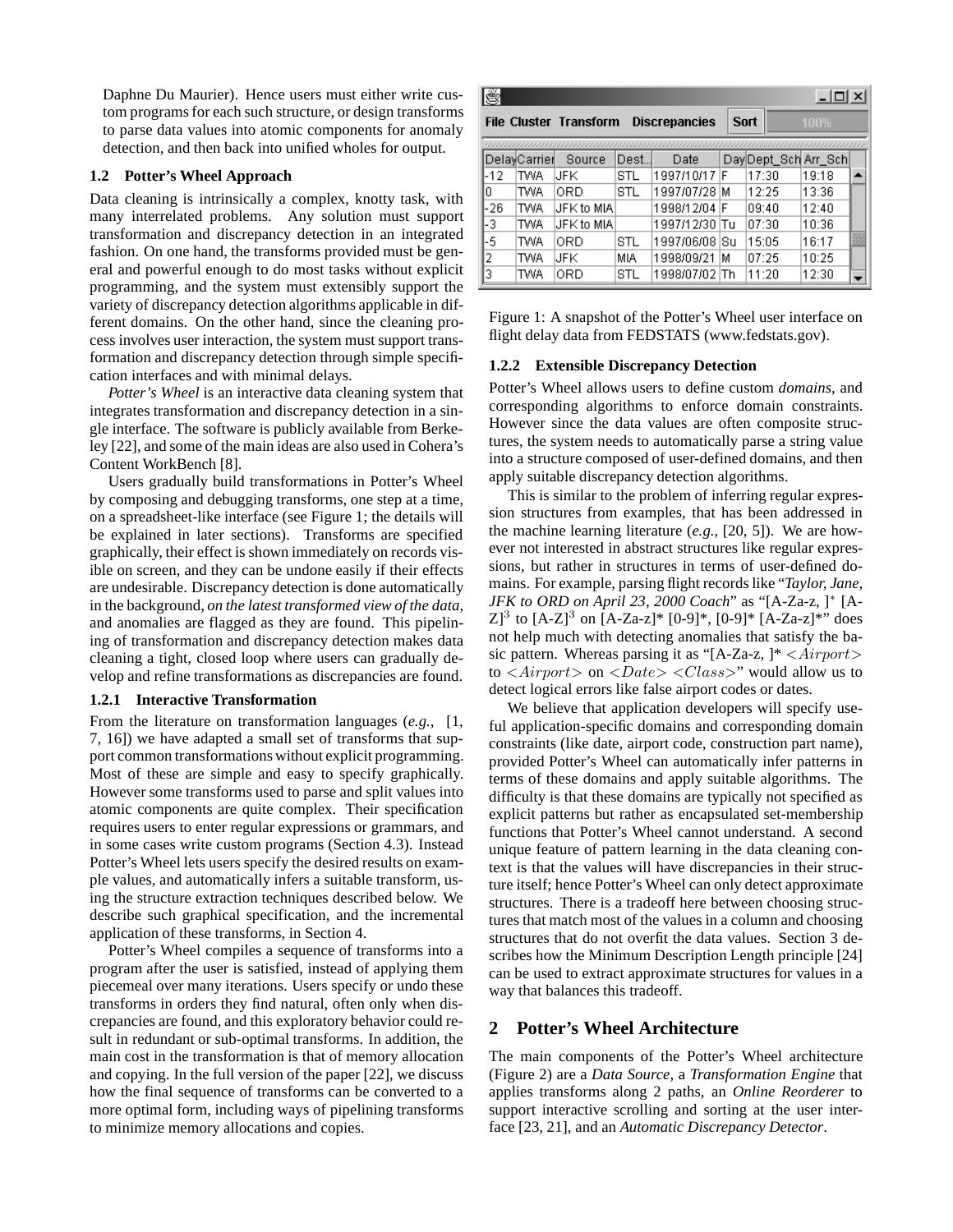# **2.1 Data Source**

Potter's Wheel accepts input data as a single, pre-merged stream, that can come from an ODBC source or any ASCII file descriptor (or pipe). The ODBC source can be used to query data from DBMSs, or even from distributed sources via middleware. In practice, schematic differences between sources will restrict the tightness of the integration via a query (even Figure 1 shows poor mapping in the *Source* and *Destination* columns). Potter's Wheel will flag areas of poor integration as errors, and the user can transform the data, moving values across columns to unify the data format.

When reading from ASCII files, each record is viewed as a single wide column. The user can identify column delimiters graphically and split the record into constituent columns. Such parsing is more complex and timeconsuming on poorly structured data (such as from web pages). Potter's Wheel helps this process through a Split transform that can be specified by example (Section 4). Column types and delimiters can also be specified in a metadata file. Once a dataset has been parsed, the transformation can be stored as a macro for easy application on similar datasets.

# **2.2 Interface used for Displaying Data**

Data read from the input is displayed on a Scalable Spreadsheet interface [21] that allows users to interactively re-sort on any column, and scroll in a representative sample of the data, even over large datasets. When the user starts Potter's Wheel on a dataset, the spreadsheet interface appears immediately, without waiting until the input has been completely read. This is important when transforming large datasets or never-ending data streams.

The interface supports this behavior using an Online Reorderer [23] that continually fetches tuples from the source and divides them into buckets based on a (dynamically computed) histogram on the sort column, spooling them to disk if needed. When the user scrolls to a new region, the reorderer picks a sample of tuples from the bucket corresponding to the scrollbar position and displays them on screen. Thus users can explore large amounts of data along any dimension. Exploration helps users spot simple discrepancies by observing the structure of data as values in the sort-column change.

#### **2.3 Transformation Engine**

Transforms specified by the user need to be applied in two scenarios. First, they need to be applied when records are rendered on the screen. With the spreadsheet user interface this is done when the user scrolls or jumps to a new scrollbar position. Since the number of rows that can be displayed on screen at a time is small, users perceive transformations as being instantaneous (this clearly depends on the nature of the transforms; we return to this issue in Section 4.2). Second, transforms need to be applied to records used for discrepancy detection because, as argued earlier, we want to check for discrepancies on transformed versions of data.

# **2.4 Automatic Discrepancy Detector**

While the user is specifying transforms and exploring the data, the discrepancy detector runs in the background, applying appropriate algorithms to find errors in the data. Hence



Figure 2: Potter's Wheel Architecture

tuples fetched from the source are transformed and sent to the discrepancy detector, in addition to being sent to the Online Reorderer. The discrepancy detector first parses values in each field into *sub-components* according to the structure inferred for the column. The structure of a column is a sequence of user-defined domains, and is inferred as soon as it is formed (*i.e.*, either when the input stream is started or when a new column is formed by a transform), as we describe in Section 3.2. Then suitable algorthims are applied for each sub-component, depending on its domain. For example, if the structure of a column is  $\langle number{\rangle} \langle word{\rangle} \langle time{\rangle}$  and a value is 19 January 06:45, the discrepancy detector finds 19, January, and 06:45 as sub-components belonging to the  $\langle number \rangle$ ,  $\langle word \rangle$ , and  $\langle time \rangle$  domains, and applies the detection algorithms specified for those domains.

# **2.5 Compiling a Sequence of Transforms**

After the user is satisfied with the sequence of transforms, Potter's Wheel can compile it into a transformation, and export it as either a C or Perl program, or a Potter's Wheel macro – the latter can be invoked on other datasets to reapply the transformation without respecifying each transform. In future we want to support compilation into declarative languages like SQL or XSLT, so that a database system could perform further optimizations.

# **3 Extensible Discrepancy Detection**

Potter's Wheel allows users to define arbitrary *domains*, along with corresponding discrepancy detection algorithms. We describe the API for specifying domains in Section 3.1. Based on these domains, the system automatically infers appropriate structures for values in each column (Section 3.2). Some of the domains in this structure are then *parameterized* for the specific column values, as discussed in Section 3.3. Once this detailed structure is inferred, the system parses values and sends individual components to suitable discrepancy detection algorithms (Section 2.4).

# **3.1 Domains in Potter's Wheel**

Domains in Potter's Wheel are defined through the interface shown in Figure 3. The only function required to be implemented is an inclusion function match to identify values in the domain. The optional cardinality function is helpful in structure extraction as we describe in Section 3.2. up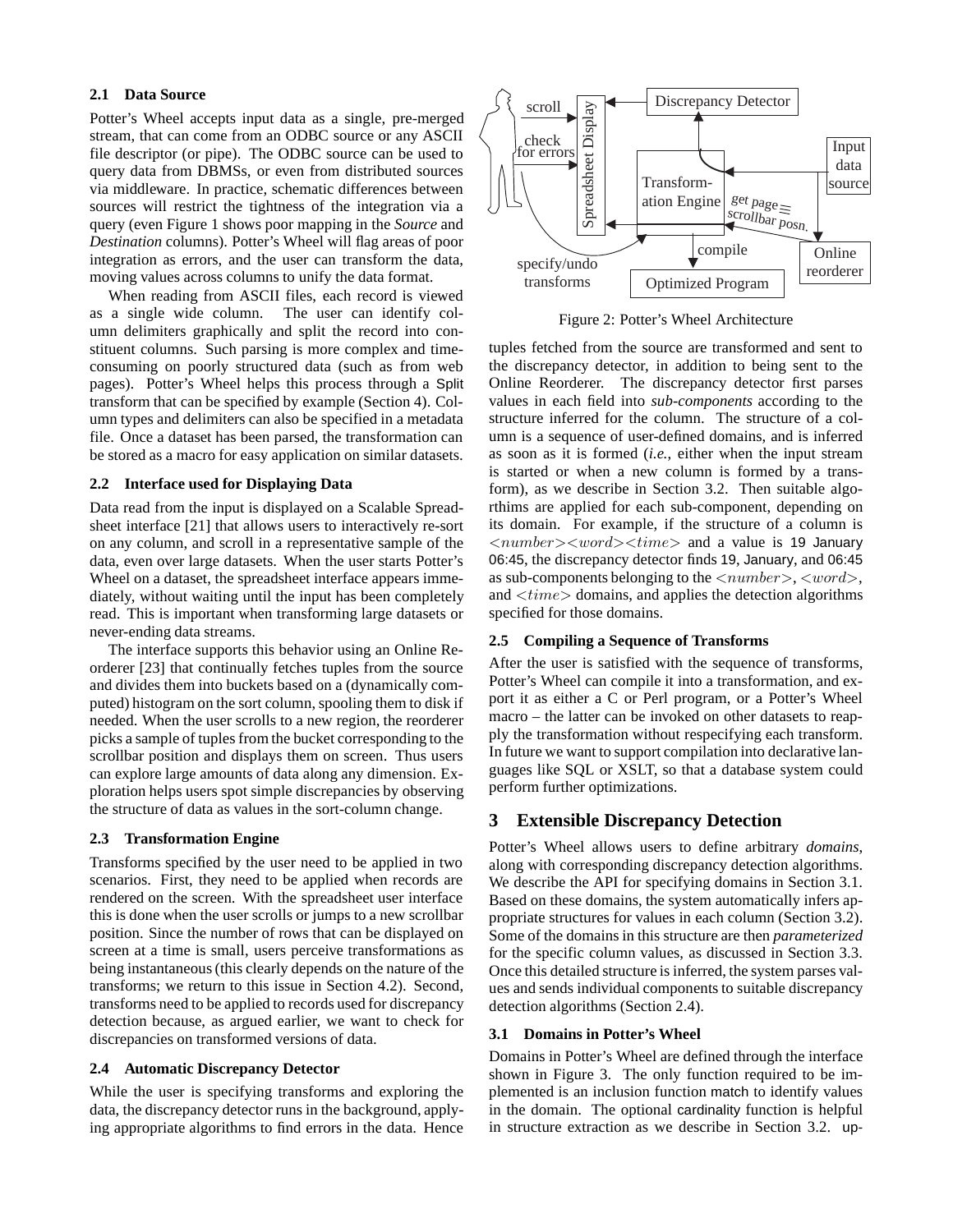public abstract class Domain {

/\*\* **Required** Inclusion Function — Checks if value satisfies domain constraints. (Sections 3.1) \*/ public abstract boolean match(char \*value);

/\*\* Optional function – finds the number of values in this domain with given length. This could vary based on parameterization. (Sections 3.2 and 3.3) \*/

public int cardinality(int length);

/\*\* Optional function – updates any state for this domain using the given value. ( Sections 3.1 and 3.3) \*/ public void updateStats(char\* value);

/\*\* Optional function – checks if a given value is a discrepancy, with a certain probability. Typically needs to know the total number of tuples in the data set (*e.g.* see [14]). (Section 3.1) \*/

public float matchWithConfidence(char \*value, int dataSize);

/\*\* Optional function – checks if one pattern is redundant after another. (Section 3.2) \*/ public boolean isRedundantAfter(Domain d);

} Figure 3: API for user-defined domains. These functions are explained in the sections indicated.

dateStats is mainly used to parameterize the domains (Section 3.3). It can also be used by a discrepancy detection algorithm to accumulate state about the data. This accumulated state can also be used to catch *multi-row* anomalies where a set of values are individually correct, but together violate some constraint. For example, a duplicate elimination algorithm could use updateStats to build an approximate hash table or Bloom filter of the values seen so far. The matchWith-Confidence method is helpful for probabilistic and incremental discrepancy detection algorithms, such as sampling based algorithms (e.g. [14]). The isRedundantAfter method is used while enumerating structures, as described in Section 3.2.

Potter's Wheel provides the following default domains: arbitrary ASCII strings (henceforth called  $\xi^*$ ), character strings (called *Words*; likewise *AllCapsWords* and *CapWords* refer to words with all capitals and capitalized words respectively), *Integers*, sequences of *Punctuation*, C-style *Identif iers*, floating point values (henceforth called *Doubles*), English words checked according to ispell (*IspellWords*), common *Names* (checked by referring to the online 1990 census results), *Money*, and a generic regular-expression domain that checks values using the PCRE library.

### **3.2 Structure Extraction**

A given value will typically be parseable in terms of the default and user-defined domains in multiple ways. For example, March 17, 2000 can be parsed as  $\xi^*$ , as  $[A-Za-z]^*$   $[0-9]^*,$   $[0-9]^*$ , or as  $[achrM]^*$   $[I7]^*,$   $[20]^*,$  to name a few possible structures. Structure extraction involves name a few possible structures. Structure extraction involves choosing the best structure for values in a column. Formally, given a set of column values  $v_1, v_2, \ldots, v_n$  and a set of domains  $d_1, d_2, \ldots, d_m$ , we want to extract a suitable structure  $S = d_{s_1} d_{s_2} ... d_{s_p}$ , where  $1 \leq s_1 ... s_p \leq m$ .

All that we know about these domains is from the functions defined in Figure 3 – even among these, only the setmembership function (match) may be available. In general the inferred structure must be approximate, since the data could have errors in the structure itself. We first describe how to evaluate the appropriateness of a structure for a set of values and then look at ways of enumerating all structures so as to choose the best one.

#### **3.2.1 Evaluating the Suitability of a Structure**

There are three characteristics that we want in a structure for the column values.

- *Recall:* The structure should match as many of the column values as possible.
- *Precision:* The structure should match as few other values as possible.

• *Conciseness:* The structure should have minimum length.

The first two criteria are standard IR metrics for evaluating the effectiveness of a pattern [27]. We need to consider recall because the values might be erroneous even in structure; all unmatched values are considered as discrepancies. Considering precision helps us avoid overly broad structures like  $\xi^*$  that do not uniquely match this column.

The last criterion of conciseness is used to avoid overfitting the structure to the example values. For instance, we want to parse March 17, 2000 as *[A-Za-z]*<sup>∗</sup> *[0-9]*∗, *[0-9]*<sup>∗</sup> rather than as *March17, 2000*.

This last example highlights the importance of allowing user-defined domains in the alphabet from which we create the structure. For instance if we did not have *Word* and *Integer* as domains in the alphabet, *March17, 2000* would be the better structure than *[A-Za-z]*<sup>∗</sup> *[0-9]*∗, *[0-9]*<sup>∗</sup> since it has the same recall (100%), better precision (since it avoids matching any other date), and smaller pattern length than *[A-Za-z]*<sup>∗</sup> *[0-9]*∗, *[0-9]*∗. Intuitively, the latter is a more concise pattern, but this is *only because we think of the* [A-Za-z]<sup>∗</sup> *as the domain Word, rather than as the Kleene closure of a set of 56 characters*.

These three criteria are typically conflicting, with broad patterns like  $\xi^*$  having high recall and conciseness but low precision, and specific patterns having high precision but low conciseness. An effective way to make the tradeoff between over-fitting and under-fitting is through the Minimum Description Length (MDL) principle [24], that minimizes the total length required to encode the data using a structure.

#### **Description Length: A metric for structure quality**

We now derive the description length (DL) for encoding a set of values with a structure, as a measure of the appropriateness of the structure; better structures result in smaller DLs. According to the MDL principle, the DL for using a structure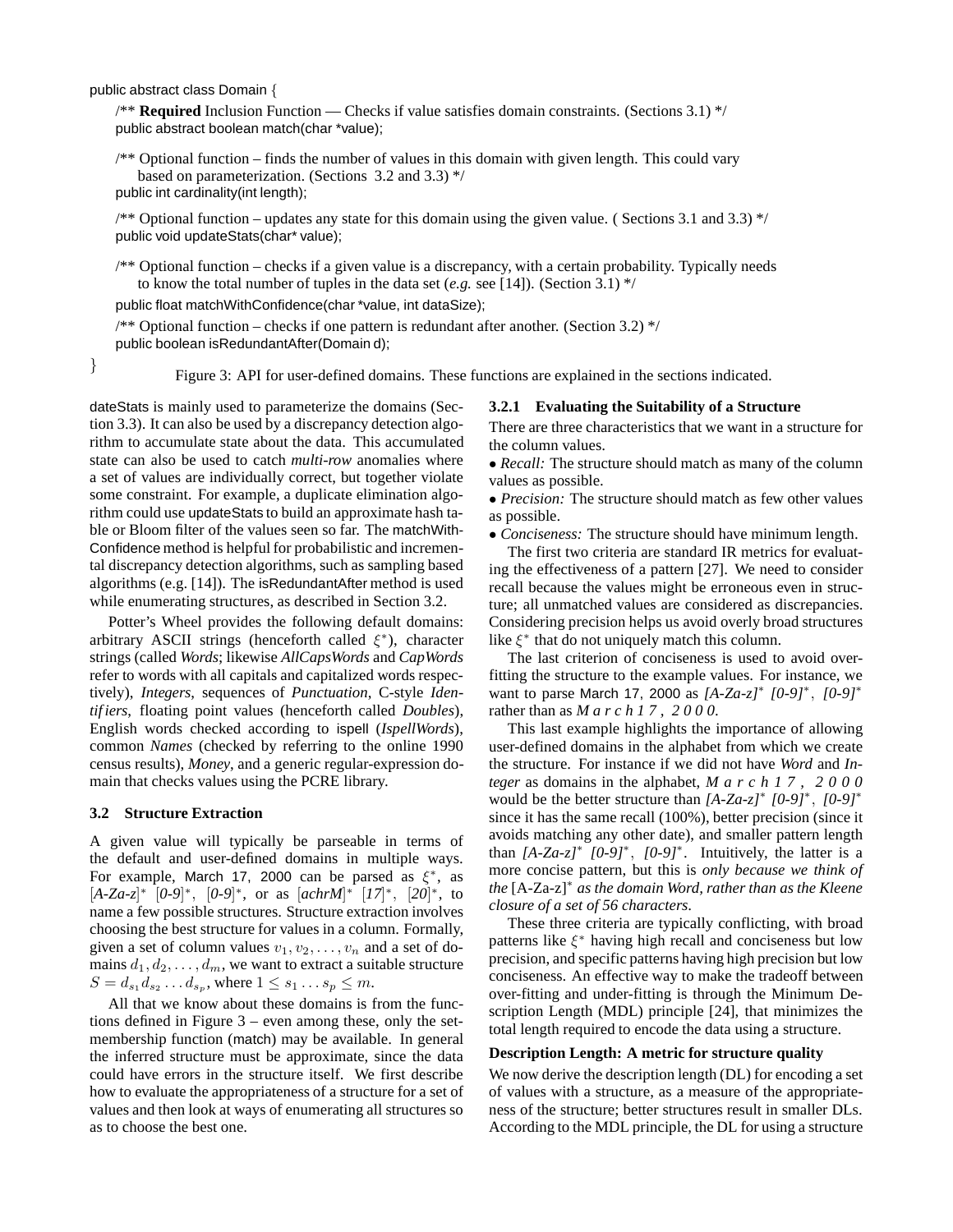to describe a set of column values is defined as: the length of the theory (the structure definition) plus the length required to encode the values given the structure.

We need a DL that can encapsulate the goals of Recall, Precision, and Conciseness (as penalties). Conciseness is directly captured by the length of theory for the structure. For values that match the structure, the length required for encoding the data values captures the Precision. We tackle erroneous data values by positing that values not matching the structure are encoded explicitly by writing them out, i.e. using the structure  $\xi^*$ . The latter encoding is typically more space-intensive since it assumes no structure, forcing values to be written out explicitly. Thereby we capture Recall.

**Example:** Consider a structure of *Word Integer Integer* and a value of May 17 2025. The number of bits needed to encode the structure is 3 log (number of domains). Then we encode the value by first specifying the length of each sub-component and then, for each sub-component, specifying the actual value from all values of the same length. In this case, the sub-component lengths are 3, 2, and 4. The domains are strings over alphabets of size 52, 10, and 10 ([a-zA-Z] and [0-9]). Thus the description length is:  $3 \log(n$ umber of domains) +  $3 \log$  (maximum length of values in each sub-component) +  $\log 52^3 + \log 10^2 + \log 10^4$ .

In the above example, we are able to calculate the lengths of the value encodings for integers and words because we know the properties of the domains. We now look at encodings for structures of arbitrary domains. Consider a structure S of p domains,  $d_{s_1} d_{s_2} \ldots d_{s_p}$ . Let |T| denote the cardinality of any set  $T$ . The description length of a string  $v_i$  of length  $len(v_i)$  using S is  $DL(v_i, S)$  =

length of theory for  $S +$  length to encode  $v_i$  given  $S$ Given  $m$  domains, we can represent each domain with  $\log m$ bits. Let f be the probability that  $v_i$  matches the structure S. If  $v_i$  does not match, we encode it explicitly. Thus,

$$
DL(v_i, S) = p \log m + (1 - f)(\log |\xi^{len(v_i)}|)
$$
  
+  $f$ (space to express  $v_i$  with  $S$ )

 $+ f$ (space to express  $v_i$  with S)<br>with the three parts of the right hand side representing penalties for Conciseness, Recall, and Precision respectively. Let  $v_1, v_2, \ldots v_n$  be the values in the column, and  $AvgValLen = \sum_{1 \leq j \leq n} len(v_j)$  be the average length of the values in the column. It is easy to see that the average space needed to encode the values is

$$
DL(S) = p \log m + (1 - f)(\log |\xi^{AvgValLen}|)
$$
  
+  $f(\text{avg. space to express } v_1 \dots v_n \text{ using } S)$ 

Just as in the example, we express the values  $v_i$  using  $S$ <br>first aposition the langths of their components in each do by first encoding the lengths of their components in each domain and then encoding the actual values of the components. For any string w that falls in a domain  $d_u$ , let  $len(w)$  be its length, and let  $sp(w|d_u)$  be the space required to uniquely encode w among all the  $len(w)$ -length strings in  $d_u$ .

Suppose that value  $v_i$  matches the structure  $S =$  $d_{s_1} d_{s_2} \ldots d_{s_n}$  through the concatenation of sub-components  $v_i = w_{i,1}w_{i,2}...w_{i,p}$ , with  $w_{i,j} \in d_{s_j} \forall 1 \leq j \leq p$  (this parsing of  $v_i$  is itself not easy; we discuss efficient parsing in Section 4.3.2). Let  $MaxLen$  be the maximum length of the values in the column. Then the average space required

to encode the values in the column is,

$$
p \log m + (f/n) \times \sum_{i=1}^{n} \left( p \log MaxLen + \sum_{j=1}^{p} sp(w_{i,j}|d_{s_j}) \right) + (1 - f)(\log |\xi^{AvgValLen}|)
$$
  
After some transformation this becomes

$$
p \log m + AvgValLen \log |\xi| + fp \log MaxLen +
$$
  

$$
\left(\frac{f}{n}\right) \sum_{i=1}^{n} \sum_{j=1}^{p} \log \frac{|\text{values of length } len(w_{i,j}) \text{ that satisfy } d_{s_j}|}{|\text{values of length } len(w_{i,j})|}
$$

The best way to compute the cardinality in the above expression is using the int cardinality(int length) function for the domain  $d_{s_i}$ , if it has been defined. For other domains we approximate the fraction directly by repeatedly choosing random strings of appropriate length and checking if they satisfy  $d_{s_i}$ . Since these fractions are independent of the actual values, they can be pre-computed and cached.

If the length is too high we may need to check many values before we can estimate this fraction. Hence in the absence of a user-defined cardinality function, we compute the fraction of matches for a few small lengths, and extrapolate it to larger lengths assuming that the number of matches is a strict exponential function of the string length.

### **3.2.2 Choosing the best structure**

We have seen how to compute a description length that measures the suitability of a structure for a given set of values. We now want to enumerate all structures that can match the values in a column and choose the most suitable one. This enumeration needs to be done carefully since since the structures are arbitrary strings from the alphabet of domains, and it will be too expensive to enumerate all such strings.

We apply the algorithm of Figure 4 on a set of sample values from the column, and take the union of all structures enumerated thus. We use 100 values as a default; this has proven adequate in all the cases we have encountered. During this enumeration, we prune the extent of recursion by not handling structures with meaningless combinations of domains such as <*word*> <*word*> or <*integer*> <*decimal*>. These are unnecessarily complicated versions of simpler structures like <*word*> and <*decimal*>, and will result in structures with identical precision and recall but lesser conciseness. We identify such unnecessary sequences using the isRedundantAfter(Domain d) method of Domain that determines whether this domain is redundant immediately after the given domain.

Even though this is an exponential algorithm, pruning reduces the number of structures we enumerate for a column considerably. As shown in Figure 5, the number of enumerated structures is typically less than 10.

#### **3.3 Structures with Parameterized Domains**

So far the structures that we have extracted are simply strings of domains. But the column values are often much more restricted, consisting only of certain parameterizations of the domains. For example, all the sub-components from a domain might have a constant value, or might be of constant length, as shown in the examples of Figure 5.

Potter's Wheel currently detects two parameterizations automatically: domains with constant values and domains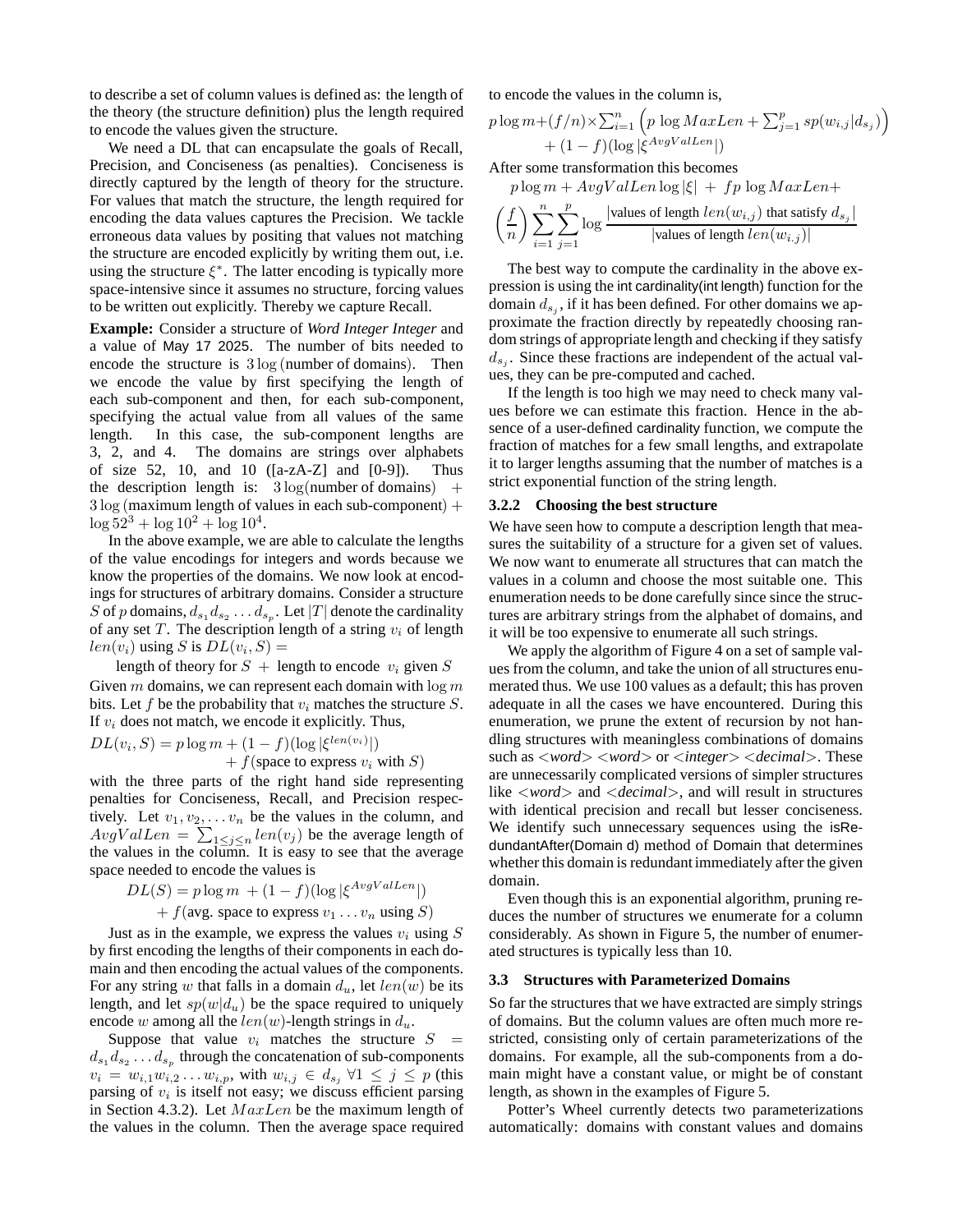| /** Enumerate all structures of domains $d_{s_1} \ldots d_{s_n}$ |
|------------------------------------------------------------------|
| that can be used to match a value $v_i$ . */                     |
| void enumerate $(v_i, d_1, \ldots d_p)$                          |
| Let $\alpha$ be a string of characters $\alpha$                  |

Let  $v_i$  be a string of characters  $w_1 \dots w_m$ <br>for all domains d matching profix  $w_i$ 

```
for all domains d matching prefix w_1 \dots w_k of v_ido enumerate(w_{k+1} \ldots w_m, d_{s_1}, \ldots d_{s_p})
```

```
– avoid structures beginning with domains
```
 $d'$  that satisfy  $d'$  isRedundantAfter( $d$ )<br>enend  $d$  to all structures enumerated a prepend d to all structures enumerated above

} Figure 4: Enumerating various structures for a set of values

| Example Column Value              |    | # Structures Final Structure Chosen |
|-----------------------------------|----|-------------------------------------|
| (Example erroneous values)        |    | $E$ numerated (Punc = Punctuation)  |
| $-60$                             | 5  | Integer                             |
| UNITED, DELTA, AMERICAN etc.      | 5  | <i>IspellWord</i>                   |
| SFO, LAX etc. (JFK to OAK)        | 12 | AllCapsWord                         |
| 1998/01/12                        | 9  | $Int$ Punc(/) $Int$ Punc(/) $Int$   |
| M, Tu, Thu etc.                   | 5  | Capitalized Word                    |
| 06:22                             | 5  | Int(len 2) Punc(:) Int(len 2)       |
| 12.8.15.147 (ferret03.webtop.com) | 9  | Double Punc('') Double              |
| "GET\b(\b)                        | 5  | $Punc(") IspellWord$ $Punc($        |
| /postmodern/lecs/xia/sld013.htm   | 4  | $\varepsilon^*$                     |
| <b>HTTP</b>                       | 3  | AllCapsWord(HTTP)                   |
| /1.0                              | 6  | $Punc(\prime) Double(1.0)$          |

Figure 5: Structures extracted for different kinds of columns, using the default domains listed in Section 3.1. Structure parameterizations are given in parenthesis.

with values of constant length. Such parameterized structures are especially useful for automatically parsing the values in a column, when inferring Split transforms by example (Section 4.3).

In addition, users can define domains that infer custom parameterizations, using the updateStats method. These domains could use specialized algorithms to further refine the structure of the sub-components that fall within their domain. For example, the default *Integer* domain in Potter's Wheel computes the mean and standard deviation of its values and uses these as parameters, to flag values that are more than 2 standard deviations away as potential anomalies. Likewise a domain can accept all strings by default, but parameterize itself by inferring a regular expression that matches the subcomponent values.

The description length for values using a structure often reduces when the structure is parameterized. For the default parameterizations of constant values and constant lengths it is easy to adjust the formulas given in the previous section. For custom parameterizations like the regular expression inference discussed above, the user must define the cardinality function based on the parameterization.

# **3.4 Example Structures Extracted**

Consider the snapshot shown in Figure 1 containing flight delay statistics. Figure 5 shows the structures extracted for some of its column values, and also for some columns from a web access log. We see that the dominant structure is chosen even in the face of inconsistencies; thereby the system can flag these structural inconsistencies as errors to the user, and parse and apply suitable detection algorithms for other values that match the structure.

Using these the system flags several discrepancies that we had earlier added to the data. For example, the system flags dates such as 19998/05/31 in the date column of Figure 1 as anomalies because the *Integer* domain for the year column parameterizes with a mean of 2043.5 and a standard deviation of 909.2. It finds the poor mapping in the Source and Destination columns of Figure 1 as structural anomalies.

Figure 5 also shows that a column of IP addresses with values like 12.8.15.147 has its structure inferred as *Double.Double*, rather than *Integer.Integer.Integer.Integer*. This arises because *Double* is a more concise structure than *Integer.Integer*. This could be avoided either by defining a *Short* domain for values less than 255 (to form *Short.Short.Short.Short*), or even by allowing a parameterization of the form *Integer (len*  $\leq$  3).

An interesting example of over-fitting is the choice of *IspellWord* for flight carriers. Although most flight carrier names occur in the ispell dictionary, some like TWA do not. Still *IspellWord* is chosen because it is cheaper to encode TWA explicitly with a  $\xi^*$  structure than to encode all carriers with the next best structure, *AllCapsWord*. The system flags TWA as an anomaly – the user could choose to ignore this, or specify a minimum Recall threshold to avoid overfitting. In any case, this example highlights the importance of involving the user in the data cleaning process.

Figure 10 gives more examples of inferred structures.

# **4 Interactive Transformation**

Having seen how Potter's Wheel infers structures and identifies discrepancies, we turn our attention to its support for interactive transformation. We want users to construct transformations gradually, adjusting them based on continual feedback. This breaks down into the following sub-goals:

**Ease of specification:** Transforms must be specifiable through graphical operations rather than custom programming. Moreover, in these operations, we want to avoid use of regular-expressions or grammars and instead allow users to specify transforms by example as far as possible.

**Ease of interactive application:** Once the user has specified a transform, they must be given immediate feedback on the results of its application so that they can correct it.

**Undos and Data Lineage:** Users must be able to easily undo transforms after seeing their effect. In addition, the lineage of errors must be clear – *i.e.,* errors intrinsic to the data must be differentiable from those resulting from other transforms.

# **4.1 Transforms supported in Potter's Wheel**

The transforms used in Potter's Wheel are adapted from existing literature on transformation languages (*e.g.* [16, 7]). We describe them briefly here before proceeding to discuss their interactive application and graphical specification. Table 1 gives formal definitions for these transforms. Additional illustrative examples and proofs of expressive power are given in the full version of the paper [22].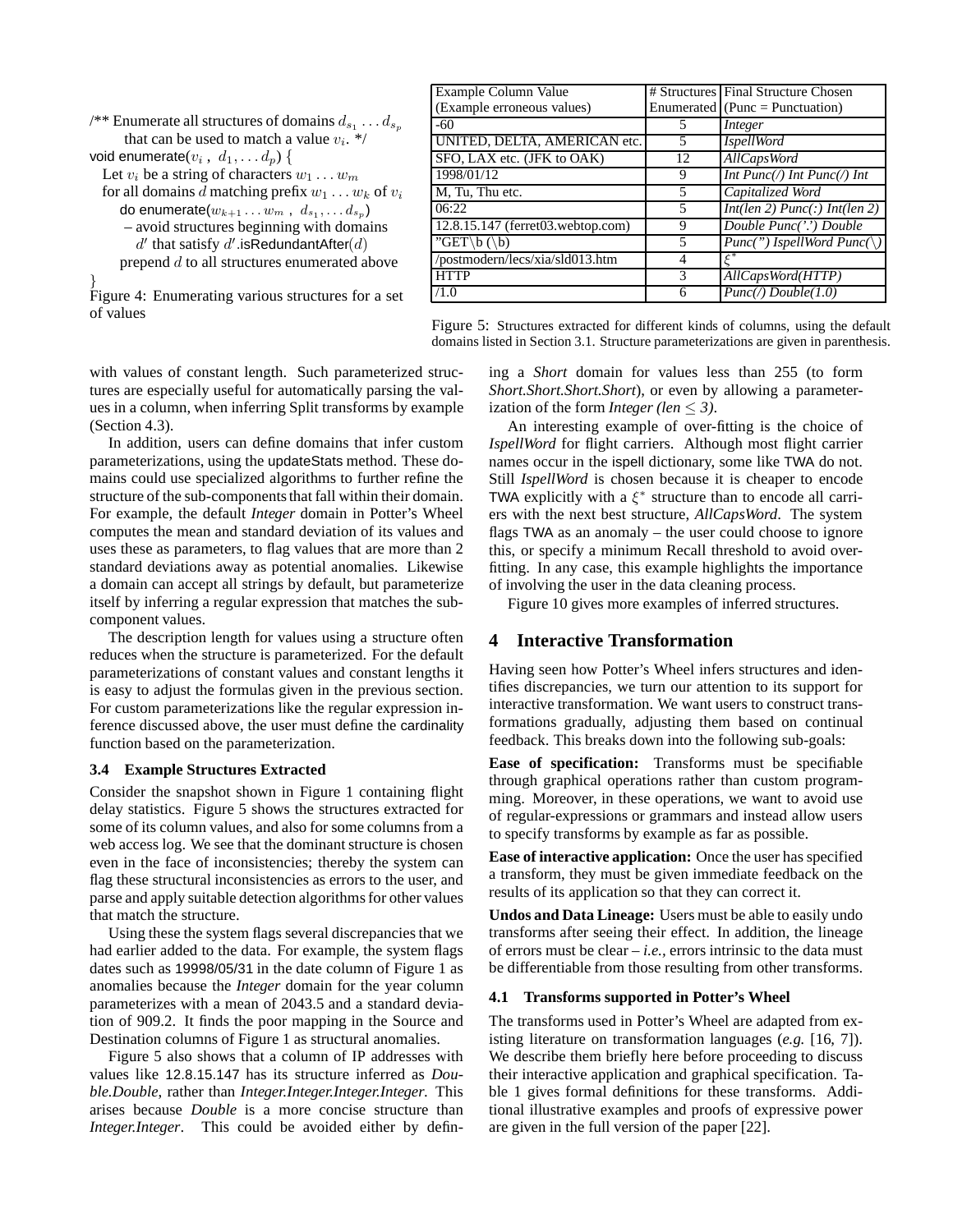| Transtorm     |                                                |     | Definition                                                                                                                                    |
|---------------|------------------------------------------------|-----|-----------------------------------------------------------------------------------------------------------------------------------------------|
| Format        | $\phi(R, i, f)$                                |     | $\{(a_1,\ldots,a_{i-1},a_{i+1},\ldots,a_n,f(a_i))\mid (a_1,\ldots,a_n)\in R\}$                                                                |
| Add           | $\alpha(R,x)$                                  |     | $\{(a_1,\ldots,a_n,x)\mid (a_1,\ldots,a_n)\in R\}$                                                                                            |
| Drop          | $\pi(R, i)$                                    | $=$ | $\{(a_1,\ldots,a_{i-1},a_{i+1},\ldots,a_n) \mid (a_1,\ldots,a_n) \in R\}$                                                                     |
| Copy          | $\kappa((a_1,\ldots,a_n),i)$                   |     | $\{(a_1,\ldots,a_n,a_i)\mid (a_1,\ldots,a_n)\in R\}$                                                                                          |
| Merge         | $\mu((a_1,\ldots,a_n),i,j,\text{glue})$        | $=$ | $\{(a_1, \ldots, a_{i-1}, a_{i+1}, \ldots, a_{j-1}, a_{j+1}, \ldots, a_n, a_i \oplus \text{glue} \oplus a_j) \mid (a_1, \ldots, a_n) \in R\}$ |
| Split         | $\omega((a_1,\ldots,a_n),i, \text{splitter})=$ |     | $\{(a_1,\ldots,a_{i-1},a_{i+1},\ldots,a_n,\text{left}(a_i,\text{splitter}),\text{right}(a_i,\text{splitter})) \mid (a_1,\ldots,a_n) \in R\}$  |
| <b>Divide</b> | $\delta((a_1,\ldots,a_n),i,\text{pred})$       | $=$ | $\{(a_1,\ldots,a_{i-1},a_{i+1},\ldots,a_n,a_i,\text{null}) \mid (a_1,\ldots,a_n) \in R \land \text{pred}(a_i)\}\ \cup$                        |
|               |                                                |     | $\{(a_1, \ldots, a_{i-1}, a_{i+1}, \ldots, a_n, \text{ null}, a_i) \mid (a_1, \ldots, a_n) \in R \land \neg \text{pred}(a_i)\}\$              |
| Fold          | $\lambda(R, i_1, i_2, \ldots i_k)$             |     | $\{(a_1,\ldots,a_{i_1-1},a_{i_1+1},\ldots,a_{i_2-1},a_{i_2+1},\ldots,a_{i_k-1},a_{i_k+1},\ldots,a_n,a_{i_k})\}$                               |
|               |                                                |     | $(a_1,\ldots,a_n)\in R\wedge 1\leq l\leq k$                                                                                                   |
| Select        | $\sigma(R, \text{pred})$                       | $=$ | $\{(a_1,, a_n)   (a_1,, a_n) \in R \wedge \text{pred}((a_1,, a_n))\}\$                                                                        |

**Notation:** R is a relation with n columns.  $i, j$  are column indices and  $a_i$  represents the value of a column in a row. x and glue are values. f is a function mapping values to values.  $x \oplus y$  concatenates x and y. splitter is a position in a string or a regular expression,  $left(x, splitter\right)$  is the left part of x after splitting by splitter. pred is a function returning a boolean.

Table 1: Definitions of the various transforms. Unfold is defined in the full paper [22].



Figure 6: Using Format, Merge and Split to clean name format differences

# **Value Translation**

The Format transform applies a function to every value in a column. We provide built-in functions for common operations like regular-expression based substitutions and arithmetic operations, but also allow user defined functions. Column and table names can be *demoted* into column values using special characters in regular expressions; these are useful in conjunction with the Fold transform described below.

# **One-to-one Mappings of Rows**

One-to-one transforms are column operations that transform individual rows. As illustrated in Figures 6 and 7, they can be used to unify data collected from different sources.

The Merge transform concatenates values in two columns, optionally interposing a constant (the delimiter) in the middle, to form a single new column. Split splits a column into two or more parts, and is used typically to parse a value into its constituent parts. The split positions are often difficult to specify if the data is not well structured. We allow splitting by specifying character positions, regular expressions, or by interactively performing splits on example values (Section 4.3).

Drop, Copy, and Add allow users to drop or copy a column, or add a new column. Occasionally, logically different values (maybe from multiple sources) are bunched into the same column, and we want to transform only some of them. Divide conditionally divides a column, sending values into one of two new columns based on a predicate.

# **Many-to-Many Mappings of Rows**

Many-to-Many transforms help to tackle higher-order *schematic heterogeneities* [18] where information is stored

partly in data values, and partly in the schema, as shown in Figure 8. Fold "flattens" tables by converting one row into multiple rows, folding a set of columns together into one column and replicating the rest. Conversely Unfold "unflattens" tables; it takes*two* columns, collects rows that have the same values for all the other columns, and unfolds the two chosen columns. Values in one column are used as column names to align the values in the other column. Figures 8 and 9 show an example with student grades where the subject names are demoted into the row via Format, grades are Folded together, and then Split to separate the subject from the grade. Fold and UnFold are adapted from the restructuring operators of SchemaSQL [16], and are discussed in more detail in the full paper [22].

**Power of Transforms:** As we prove in the full paper [22], these transforms can be used to perform all one-to-many row mappings of rows. Fold and Unfold can also be used to *f latten* tables, converting them to a form where column and table names are all literals and do not have data values. For a formal definition of (un)flattening and an analysis of the power of Fold and Unfold, see [16].

# **4.2 Interactive Application of Transforms**

We want to apply the transforms on tuples incrementally, as they stream in, so that the effects of transforms can be immediately shown on tuples visible on the screen of the UI. It also lets the system pipeline discrepancy detection on the results of the transforms, thereby giving the interactivity advantages described in the introduction.

Among the transforms discussed above, all the one-to-one transforms as well as the Fold transform are functions on a single row. Hence they are easy to apply incrementally.

However Unfold operates on a set of rows with matching values. Since this could potentially involve scanning the entire data, we do not allow Unfold to be specified graphically. For displaying records on the screen we can avoid this problem by not showing a complete row but instead showing more and more columns as distinct values are found, and filling data values in these columns as the corresponding input rows are read. Such progressive column addition in the spreadsheet interface could confuse the user; hence we plan to implement an abstraction interface where all newly created columns are shown as one rolled up column. When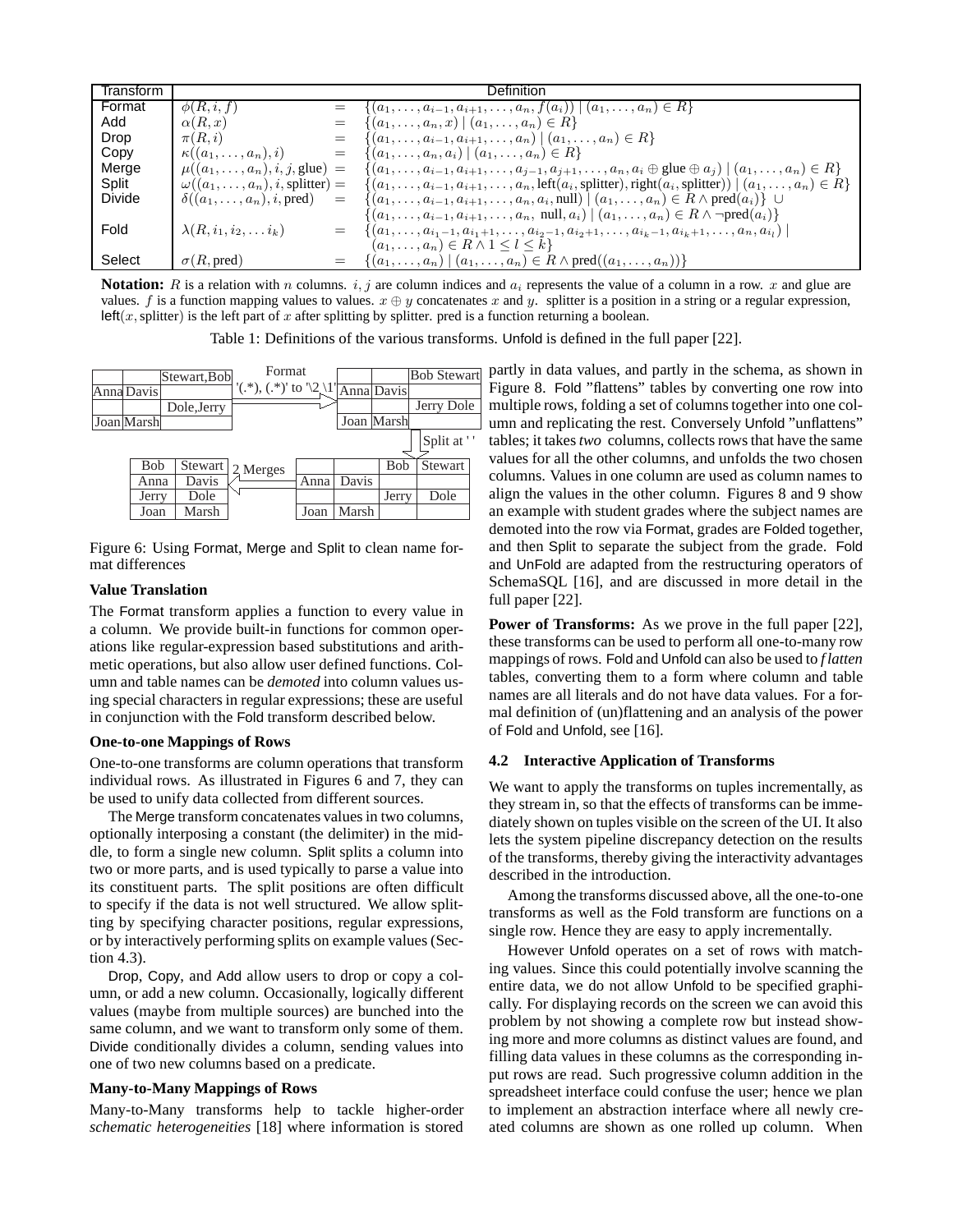

Split Fold Name Math Bio 2 Formats Name  $\frac{2 \text{ r} \cdot \text{smass}}{\text{Ann}}$ Bob Math:96 Bio:54 Math:43 Bio:78 43 96 Ann Bob 78 54 Ann Bob Bob Ann Name Math:96 Bio:54 Math:43 Bio:78 Math Bio Math 96 Bio Ann Ann Bob Bob Name 43 78 54

 $\overline{78}$  unfold(2,3) Math Bio Math Bio Name Anna Anna Bob Bob 43 96 54 Joan | Sci  $|79$ 79 Name|Math|Bio|Sci 78 54 43 96 Anna Bob Joan

Figure 9: Unfold-ing into three columns

Figure 7: Divide-ing to separate various name formats

the user clicks to unroll the column it expands into a set of columns corresponding to the distinct values found so far.

### **4.3 Graphical Specification of Transforms**

Transforms like Add, Drop, Copy, Fold, and Merge are simple to specify graphically. Users can highlight the desired columns and pick the appropriate transform.

However Split is often hard to specify precisely. Splits are needed to parse values in a column into consituent parts, as illustrated in Figure 10. This is an important problem for commercial integration products. Tools like Microsoft SQL Server and Access have wizards for parsing ASCII data files with constant delimiters. There are many research and commercial "wrapper-generation" tools (e.g. Araneus [12], Cohera Net Query (CNQ) [8], Nodose [2]) that tackle this problem for "screen-scraping" unstructured data found on web pages. However these tools often require sophisticated specification of the split, ranging from regular expression split delimiters to context free grammars. But even these cannot always be used to split unambiguously. For instance in the first entry of Figure 10, commas occur both in delimiters and in the data values. As as result, users often have to write custom scripts to parse the data.

# **4.3.1 Split by Example**

In Potter's Wheel we want users to be able to parse and split values without specifying complex regular expressions or writing programs. Instead we want to allow users to specify most splits by performing them on example values.

The user selects a few example values  $v_1, v_2, \ldots, v_n$ and in a graphical, direct-manipulation [25] way shows the positions at which these values are to be split, into sub-components  $(x_{1,1}x_{1,2} \ldots x_{1,m}), (x_{2,1} \ldots x_{2,m}), \ldots,$  $(x_{n,1} \ldots x_{n,m})$  respectively. As is done during discrepancy detection, the system infers a structure for each of the  $m$  new columns using MDL, and uses these structures to split the rest of the values. These structures are general, ranging from simple ones like constant delimiters or constant length delimiters, to structures involving parameterized user-defined domains like "*Word(len 3) Word(len 3) Integer(len 2) time Integer(len 4)*" (for the output of the UNIX date command). Therefore they are better than simple regular expressions at identifying split positions.

Figure 10 contains some sample structures that Potter's Wheel extracts from example splits on different datasets. We see that even for the ambiguous-delimiter case described earlier, it can extract good structures that can be used to split unambiguously.

Figure 8: Fold-ing to fix higher-order variations

/\*\* Split a string q (of characters  $w_1 \dots w_m$ ) using structures \*  $S_1, S_2, \ldots S_k.*$ 

void LeftRight $(q,S_1,\ldots,S_k)$  { If  $k == 0$ , check if q is empty for all prefixes  $w_1 \dots w_j$  of q satisfying  $S_1$  do LeftRight $(w_{i+1} \ldots w_m, S_2S_3 \ldots S_k)$ }

void DecSpecificity $(q,S_1,\ldots,S_k)$  { Let  $v_1, v_2, \ldots v_n$  be the example values used to infer the structures for the split. Let  $x_{i,1}x_{i,2} \ldots x_{i,k}$  be the user-specified split for each  $v_i$ . As in Section 3.2, compute for all structures  $S_i$  $sp_j$  = space needed to express  $x_{1,j}, \ldots x_{n,j}$  using  $S_j$ Choose the structure  $S_j$  with the least value of  $sp_j$ . for all substrings  $w_a \dots w_b$  of q satisfying  $S_i$  do DecSpecificity $(w_1 \ldots w_{a-1}, S_1 \ldots S_{i-1})$ DecSpecificity( $w_{b+1} \ldots w_m$ ,  $S_{j+1} \ldots S_p$ ) } Figure 11: Two methods of splitting a value.

Some values may still not be unambiguously parseable using the inferred structures. Other values may be anomalous and not match the inferred structure at all. We flag all such values as errors to the user, who can apply other transforms to split them, or clean the data further.

#### **4.3.2 Splitting based on inferred structures**

Since the structures inferred involve domains with Turingcomplete match functions, splitting a value based on these is not easy. The first algorithm of Figure 11, LeftRight, is a simple recursive algorithm for parsing a value that considers the inferred structures from left to right, and tries to match them against all prefixes of the unparsed value. This algorithm is potentially very expensive for "imprecise" structures that match many prefixes. Quick parsing is particularly needed when the split is to be applied on a large dataset after the user has chosen the needed sequence of transforms.

Therefore we use an alternative algorithm called Dec-Specificity (the second algorithm of Figure 11) that matches the inferred structures in decreasing order of specificity. It first tries to find a match for the most specific structure, and then recursively tries to match the remaining part of the data value against the other structures. The motivation is that in the initial stages the most specific structures (typically constant delimiters) will match only a few substrings, and so the value will be quickly broken down into smaller pieces that can be parsed later. The specificity of a structure is computed as the sum of the description lengths of the (appropri-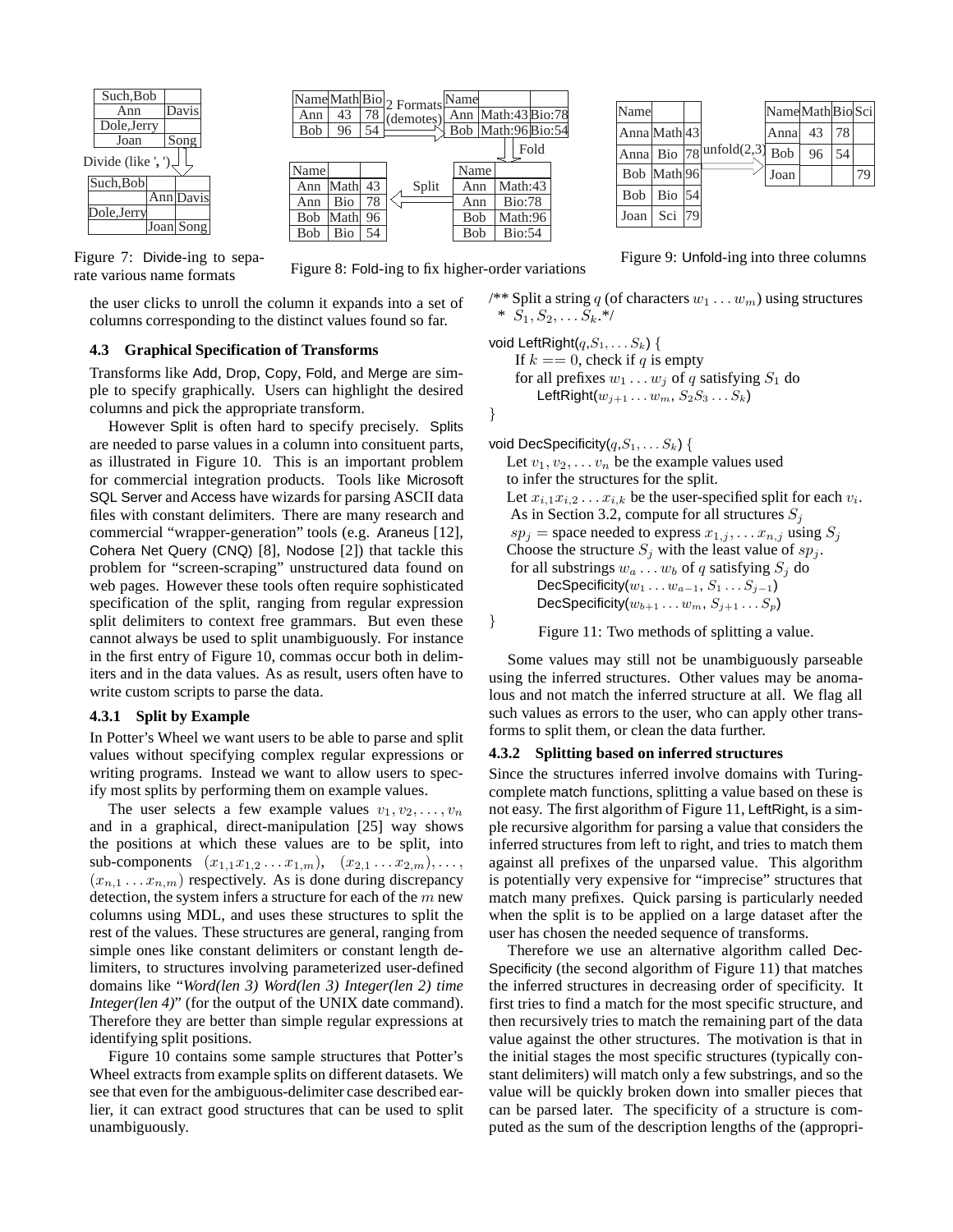| Example Values Split By User<br>(is user specified split position)                     | <b>Inferred Structure</b>                                                                                                                        | Comments                                                                                                                                    |  |  |
|----------------------------------------------------------------------------------------|--------------------------------------------------------------------------------------------------------------------------------------------------|---------------------------------------------------------------------------------------------------------------------------------------------|--|--|
| Taylor, Jane  , \$52,072<br>Blair, John  , \$73,238<br>Tony Smith $\vert$ , \$1,00,533 | $(<\xi^*><$ '',' Money >)                                                                                                                        | Parsing is doable despite no good de-<br>limiter. A regular expression domain<br>can infer a structure of $$[0-9,]*$ for<br>last component. |  |  |
| MAA  to  SIN<br>JFK  to  SFO<br>$LAX \mid \mid$ ORD<br>SEA  /  OAK                     | $\langle$ < len 3 identifier > $\langle \xi^* \rangle$<br>$\langle$ len 3 identifier $\rangle$ )                                                 | Parsing is possible despite multiple<br>delimiters.                                                                                         |  |  |
| 321 Blake #7  , Berkeley  , CA 94720<br>719 MLK Road  , Fremont  , CA 95743            | $\overline{\langle \langle number \xi^* \rangle} \langle \cdot \rangle$ word $\rangle$<br>$\langle$ ',' (2 letter word) (5 letter integer) $>$ ) | Parsing is easy because of consistent<br>delimiter.                                                                                         |  |  |

Figure 10: Parse structures inferred from various split-by-examples

ate substrings) of the example values using the structure. The less specific structures need to be used only after the value has been decomposed into much smaller substrings, and the splitting is not too expensive on these.

To study the effect of parsing according to specificity we ran DecSpecificity, LeftRight, and IncSpecificity on a few structures. IncSpecificity is the exact opposite of DecSpecificity and considers structures starting with the least specific one; it illustrates how crucial the choice of starting structure is. Figure 12 compares the throughput at which one can split values using these methods. We see that DecSpecificity performs much better than the others, with the improvement being dramatic at splits involving many structures.

# **4.4 Undoing Transforms and Tracking Data Lineage**

The ability to undo incorrect transforms is an important requirement for interactive transformation. However, if the specified transforms are directly applied on the input data, many transforms (such as regular-expression-based substitutions and some arithmetic expressions) cannot be undone unambiguously – there exist no "compensating" transforms. Undoing these requires "physical undo", *i.e.,* the system has to maintain multiple versions of the (potentially large) dataset.

Instead Potter's Wheel never changes the actual data records. It merely collects transforms as the user adds them, and applies them only on the records displayed on the screen, in essence showing a view using the transforms specified so far. Undos are done "logically," by removing the concerned transform from the sequence and "redoing" the rest before repainting the screen.

This approach also solves the ambiguous data lineage problem of whether a discrepancy is due to an error in the data or because of a poor transform. If the user wishes to know the lineage of a particular discrepancy, the system only needs to apply the transforms one after another, checking for discrepancies after each transform.

# **5 Related Work**

The commercial data cleaning process is based on ETL tools and auditing tools, as described in the introduction. [6, 9] give good descriptions of the process and some popular tools.

There is much literature on transformation languages, especially for performing higher-order operations on relational data [1, 7, 16, 18]. Our horizontal transforms are very similar to the restructuring operators of SchemaSQL [16]. However our focus is on the ease of specification and incremental application, and not merely on expressive power.

The research literature on finding discrepancies in data has focused on two main things: general-purpose algorithms for finding outliers in data (*e.g.* [3]), and algorithms for finding approximate duplicates in data [13, 17, 10]. There has also been some work on finding hidden dependencies in data and correspondingly their violations [14]. Such general purpose algorithms are useful as default algorithms for Potter's Wheel's discrepancy detector. However we believe that in many cases the discrepancies will be domain-specific, and that data cleaning tools must handle these domains extensibly.

A companion problem to data cleaning is the integration of schemas from various data sources. We intend to extend Potter's Wheel with a system that handles interactive specification of schema mappings (such as Clio [19]).

Extracting structure from poorly structured data is increasingly important for "wrapping" data from web pages, and many tools exist in both the research and commercial world (*e.g.* [2, 12, 8]). As discussed in Section 4.3, these tools typically require users to specify regular expressions or grammars; even these are often not sufficient to unambiguously parse the data, so users have to write custom scripts. There have also been some learning-based approaches for automatic text wrapping and segmentation [15, 4]. We believe, however, that a semi-automatic, interactive approach using a combination of graphical operations and statistical methods is more powerful.

There has been some work in the machine learning literature [20, 5] and the database literature [11] on inferring regular expressions from a set of values. However as argued before, for detecting discrepancies it is important to infer structures in terms of generic user-defined domains, in a way that is robust to structural data errors.

# **6 Conclusions and Future Work**

Data cleaning and transformation are important tasks in many contexts such as data warehousing and data integration. The current approaches to data cleaning are timeconsuming and frustrating due to long-running noninteractive operations, poor coupling between analysis and trans-